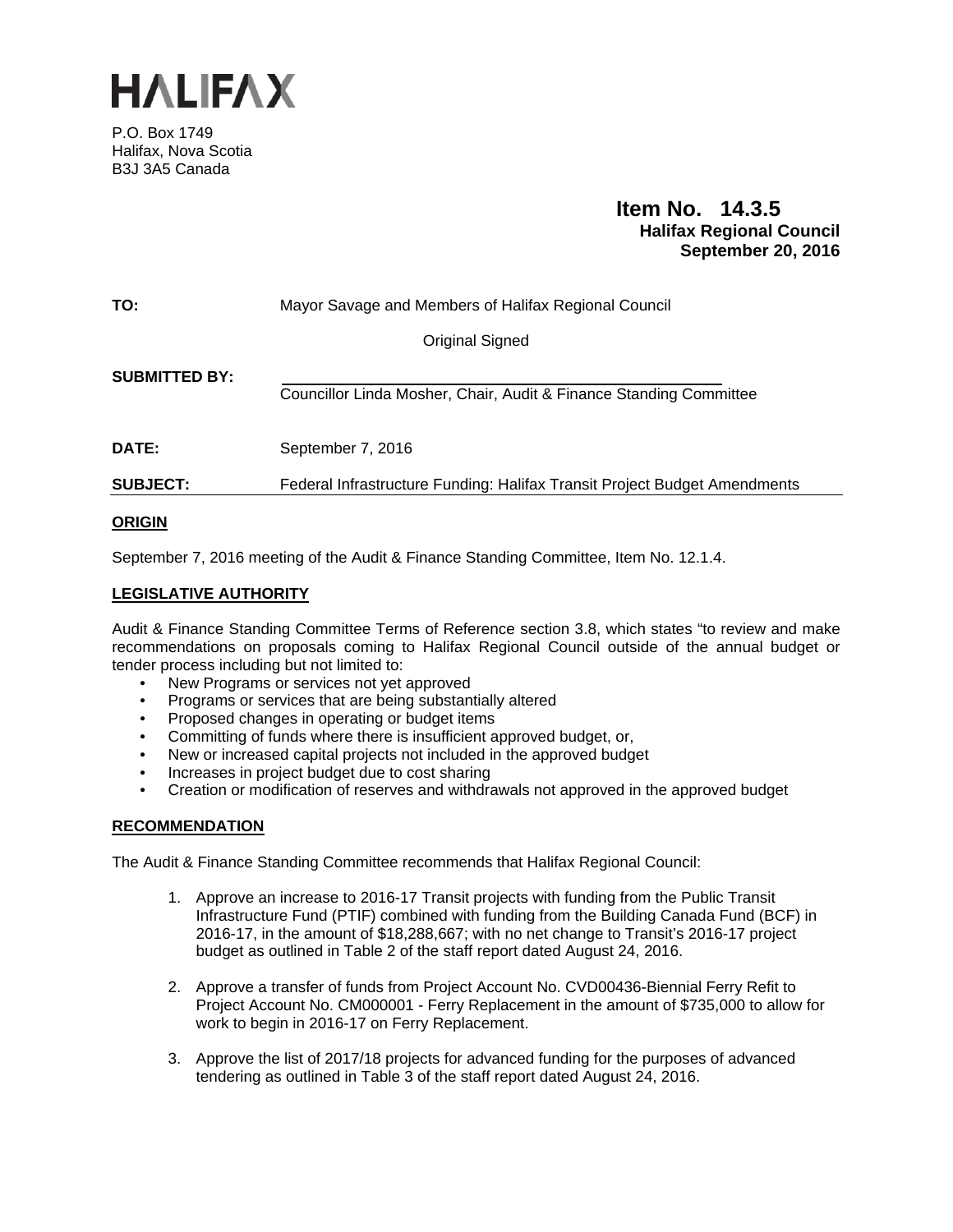## **BACKGROUND**

A staff report dated August 24, 2016 pertaining to Federal Infrastructure Funding: Halifax Transit Project Budget Amendments was before the Audit & Finance Standing Committee for consideration at its meeting held on September 7, 2016.

For further information, please refer to the attached staff report August 24, 2016.

#### **DISCUSSION**

The Audit & Finance Standing Committee considered the August 24, 2016 staff report at its meeting held on September 7, 2016 and forwarded the recommendation to Halifax Regional Council as outlined in this report.

#### **FINANCIAL IMPLICATIONS**

As outlined in the attached staff report dated August 24, 2016.

#### **RISK CONSIDERATION**

As outlined in the attached staff report dated August 24, 2016

#### **COMMUNITY ENGAGEMENT**

The Audit & Finance Standing Committee meetings are open to public attendance, a live webcast is provided of the meeting, and members of the public are invited to address the Committee for up to five minutes at the end of each meeting during the Public Participation portion of the meeting. The agenda, reports, and minutes of the Audit & Finance Standing Committee are posted on Halifax.ca.

#### **ENVIRONMENTAL IMPLICATIONS**

Not applicable.

# **ALTERNATIVES**

The Audit & Finance Standing Committee did not discuss alternatives.

## **ATTACHMENTS**

1. Staff report dated August 24, 2016.

A copy of this report can be obtained online at http://www.halifax.ca/council/agendasc/cagenda.php then choose the appropriate meeting date, or by contacting the Office of the Municipal Clerk at 902.490.4210, or Fax 902.490.4208.

Report Prepared by: Liam MacSween, Legislative Assistant, 902.490.6521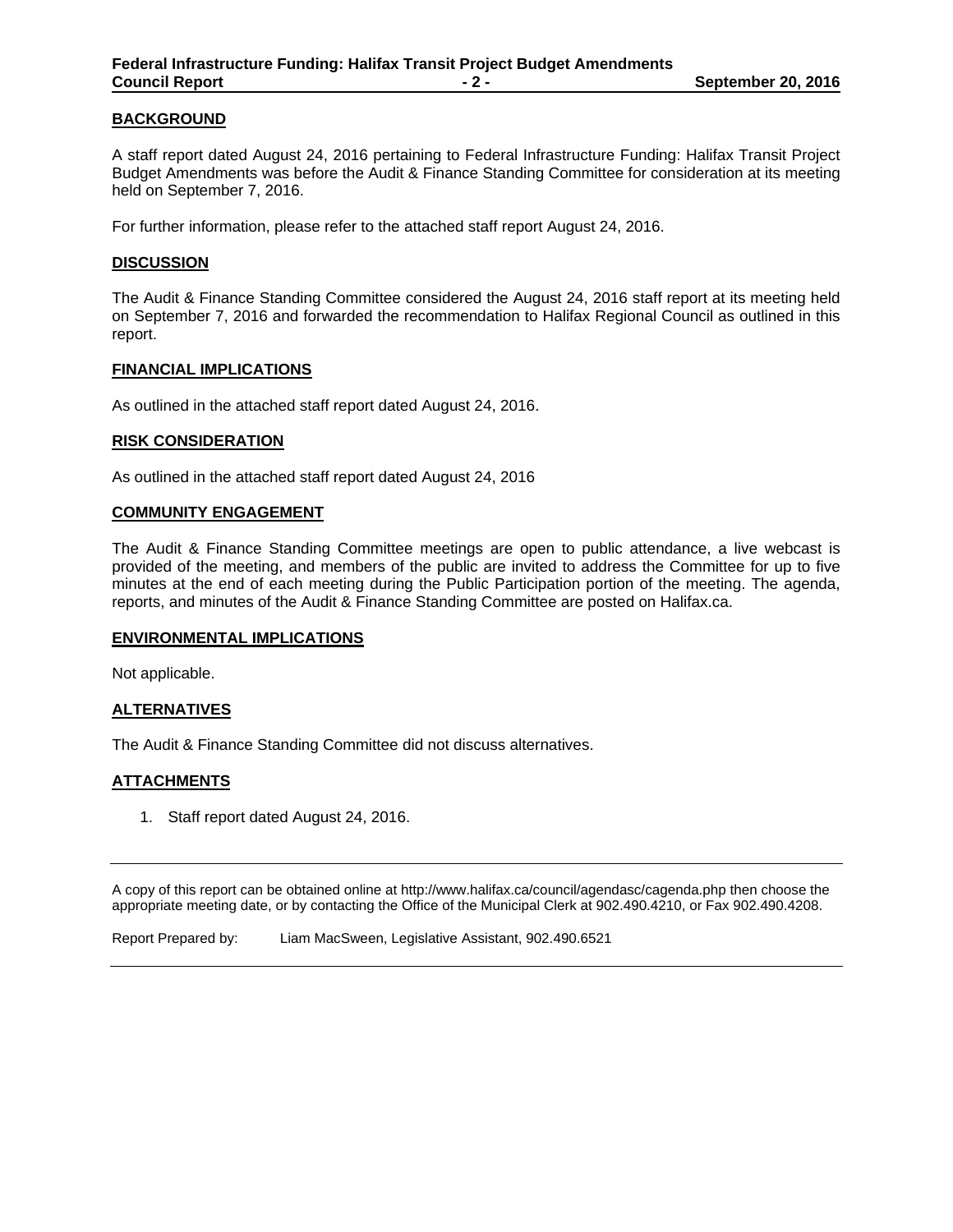

P.O. Box 1749 Halifax, Nova Scotia B3J 3A5 Canada

# **Attachment 1 Audit & Finance Standing Committee September 7, 2016**

| TO:                  | Chair and Members of Audit & Finance Standing Committee                   |
|----------------------|---------------------------------------------------------------------------|
| <b>SUBMITTED BY:</b> | Original Signed                                                           |
|                      | Jane Fraser Acting Chief Administrative Officer                           |
|                      | Original Signed                                                           |
|                      | Amanda Whitewood, Director of Finance and Information Technology/CFO      |
| DATE:                | August 24, 2016                                                           |
| <b>SUBJECT:</b>      | Federal Infrastructure Funding: Halifax Transit Project Budget Amendments |

## **ORIGIN**

The Government of Canada's March 22, 2016 Budget and subsequent fiscal stimulus initiatives.

June 21, 2016 Council report "Federal Infrastructure Applications."

The Government of Canada's August 16, 2016 approval of public transit projects for funding.

# **LEGISLATIVE AUTHORITY**

Halifax Regional Municipality Council approved, on December 11<sup>th</sup>, 2012, that all budget increases are to be presented to the Audit and Finance Standing Committee, prior to submission to Council.

Halifax Charter, section 93(1 ) - The Council shall make estimates of the sums that are required by the Municipality for the fiscal year; Halifax Charter, section79(1) - Specifies areas that the Council may expend money required by the Municipality; Halifax Charter, section 35(2)(d)(i) - The CAO can only authorize budgeted expenditures or within the amount determined by Council by policy; Halifax Charter, section 120(6) - The Municipality may maintain other reserve funds for such purposes as the Council may determine; Halifax Regional Municipality policy on Changes to Cost Sharing for Capital Projects - Changes requiring Council approval; and the Halifax Regional Municipality Reserve Policy - No reserve funds will be expended without the CAO's recommendation and Council approval.

## **RECOMMENDATION**

It is recommended that the Audit & Finance Standing Committee recommend that Regional Council:

I. Approve an increase to 2016-17 Transit projects with funding from the Public Transit Infrastructure Fund (PTIF) combined with funding from the Building Canada Fund (BCF) in 2016- 17, in the amount of \$18,288,667; with no net change to Transit's 2016-17 project budget as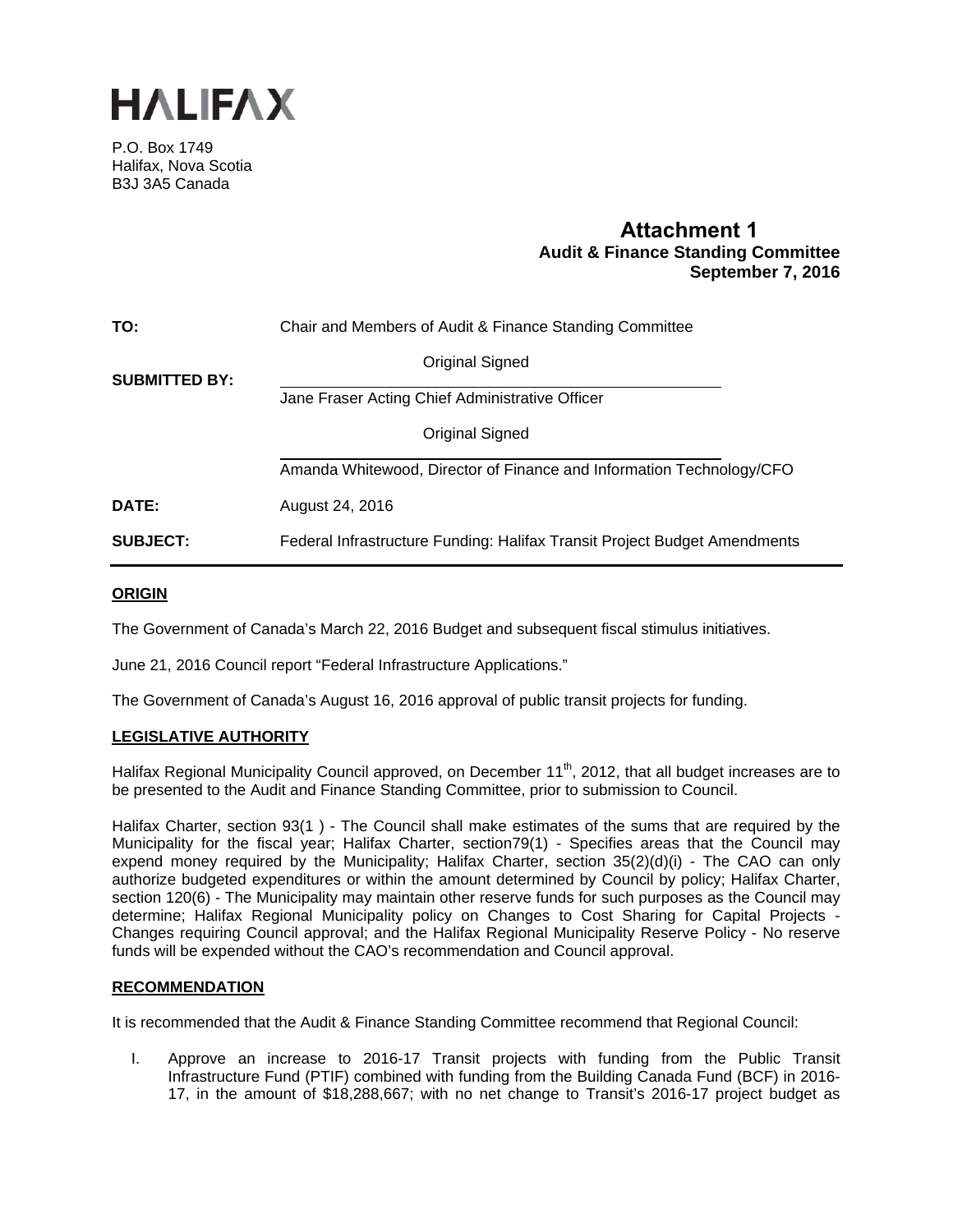outlined in Table 2 of this report.

- II. Approve a transfer of funds from Project Account No. CVD00436-Biennial Ferry Refit to Project Account No. CM000001 - Ferry Replacement in the amount of \$735,000 to allow for work to begin in 2016-17 on Ferry Replacement.
- III. Approve the list of 2017/18 projects for advanced funding for the purposes of advanced tendering as outlined in Table 3.

#### **BACKGROUND**

The March  $22^{nd}$ , 2016 Government of Canada budget specified a nationwide fiscal stimulus with a significant portion of this earmarked for public transit related projects. Phase 1 of the Government's longterm infrastructure plan will begin rolling out over the next two years, with an immediate focus on maintenance and rehabilitation. In Nova Scotia, \$32.2 million is available over 2 years in the Public Transit Infrastructure Fund (PTIF).

On June 21, 2016, Regional Council approved a list of 15 proposed transit projects, totaling \$58.21 million, to be submitted for consideration for cost shared funding approval under the PTIF.

On 16 August 2016, The Government of Canada and Province of Nova Scotia ratified an infrastructure stimulus agreement, and projects submitted by Halifax were formally approved by the Federal Government.

## **DISCUSSION**

A total of 15 public transit projects were approved by the Government of Canada for PTIF funding. The project names and funding amounts are outlined in Table 1, below.

| <b>Fiscal</b><br>Year | <b>Project Name</b>                                                         | <b>Project</b><br><b>Account</b> | <b>HRM</b><br><b>Funding</b> | <b>PTIF</b><br><b>Funding</b> | <b>Federal</b><br><b>Portion</b><br>(BCF)<br><b>Funding</b> | <b>Total</b><br><b>Project</b><br><b>Budget</b> |
|-----------------------|-----------------------------------------------------------------------------|----------------------------------|------------------------------|-------------------------------|-------------------------------------------------------------|-------------------------------------------------|
| 2016/17               | <b>Bus Stop Accessibility</b>                                               | CBT00432                         | \$125,000                    | \$125,000                     |                                                             | \$250,000                                       |
| 2016/17               | <b>Conventional Transit Bus</b><br><b>Replacement/MetroX</b><br>Replacement | CV020004/<br>CM020002            | \$16,900,000                 | \$14,785,334                  | \$1,833,333                                                 | \$33,518,667                                    |
| 2016/17               | <b>Halifax Ferry Terminal</b><br>upgrade                                    | CB000039                         | \$500,000                    | \$500,000                     |                                                             | \$1,000,000                                     |
| 2016/17               | <b>Shelters</b><br><b>Replacement/Expansion</b>                             | CBT00437                         | \$110,000                    | \$110,000                     | -                                                           | \$220,000                                       |
| 2016/17               | <b>Transit Priority Measures</b><br>Implementation                          | CM000009                         | \$200,000                    | \$200,000                     |                                                             | \$400,000                                       |
| 2016/17 &<br>2017/18  | <b>Ferry Replacement</b>                                                    | CM000001                         | \$6,035,000                  | \$6,035,000                   | $\overline{\phantom{a}}$                                    | \$12,070,000                                    |
| 2017/18               | <b>Bus Stop Improvements</b>                                                |                                  | \$235,000                    | \$235,000                     | -                                                           | \$470,000                                       |
| 2017/18               | <b>Conventional Bus</b><br><b>Expansion</b>                                 | CV020003                         | \$2,873,000                  | \$2,873,000                   | ۰                                                           | \$5,746,000                                     |

# **Table 1: List of Approved PTIF Projects**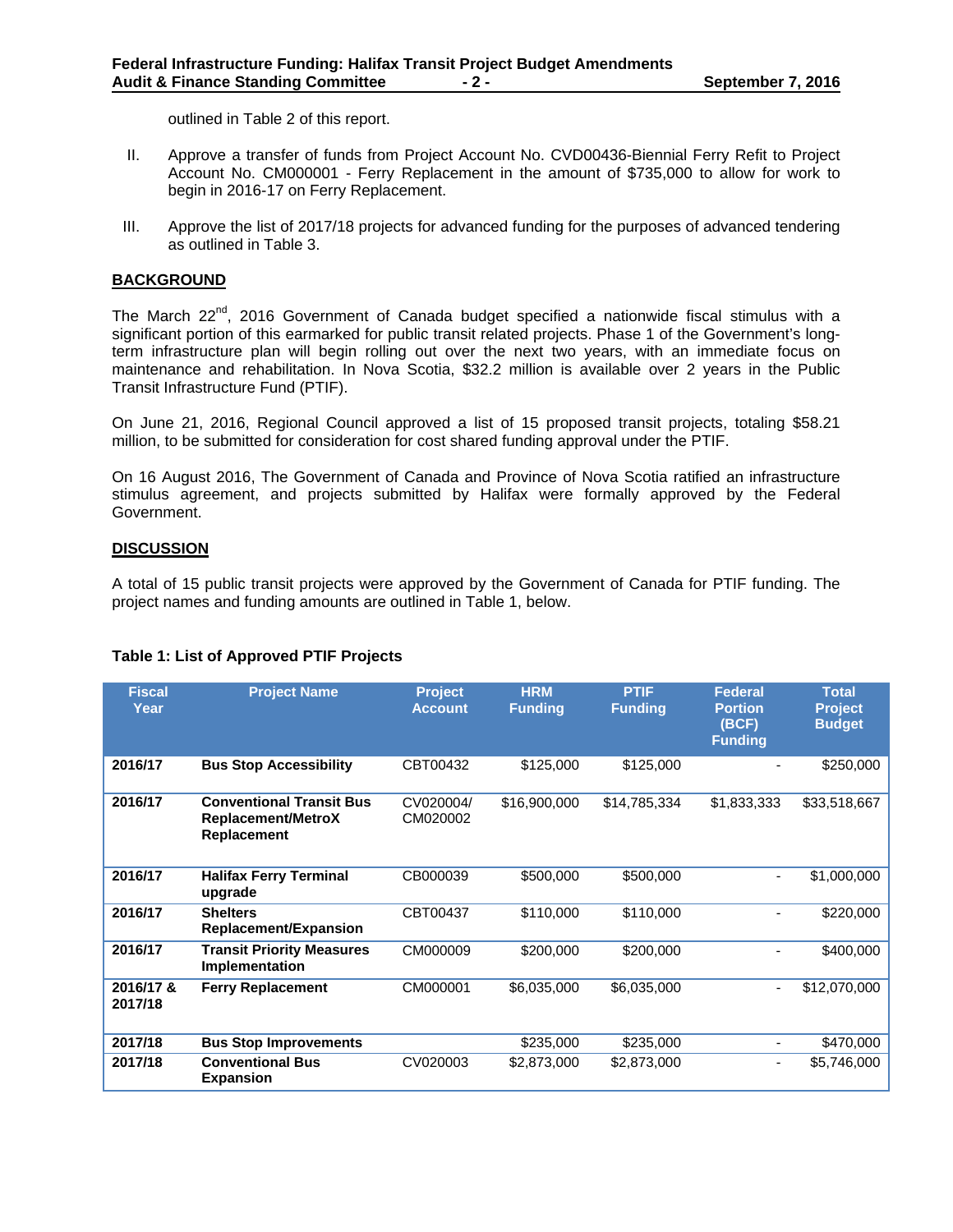#### **Federal Infrastructure Funding: Halifax Transit Project Budget Amendments**  Audit & Finance Standing Committee **4.1 and 5.4 and 5.4 and 5.4 and 5.4 and 5.4 and 5.4 and 5.4 and 5.4 and 5.4 and 5.4 and 5.4 and 5.4 and 5.4 and 5.4 and 5.4 and 5.4 and 5.4 and 5.4 and 5.4 and 5.4 and 5.4 and 5.4 and 5.**

| 2017/18 | <b>Transit Priority Measures</b><br>Implementation                               | CM000009 | \$450,000    | \$450,000    |             | \$900,000    |
|---------|----------------------------------------------------------------------------------|----------|--------------|--------------|-------------|--------------|
| 2017/18 | <b>Electric Bus Pilot Project</b>                                                |          | \$250,000    | \$250,000    |             | \$500,000    |
| 2017/18 | <b>Ferry Terminal Generators</b>                                                 |          | \$300,000    | \$300,000    |             | \$600,000    |
| 2017/18 | <b>Transit Priority Measures</b><br><b>Corridors Study</b>                       |          | \$125,000    | \$125,000    |             | \$250,000    |
| 2017/18 | <b>Bus Rapid Transit Study</b>                                                   |          | \$100,000    | \$100,000    |             | \$200,000    |
| 2017/18 | <b>Mumford Terminal</b><br><b>Replacement Opportunities</b><br><b>Assessment</b> | CB000014 | \$150,000    | \$150,000    |             | \$300,000    |
| 2017/18 | <b>Transit Security Upgrades</b>                                                 | CMU00982 | \$1,950,000  | \$1,950,000  |             | \$3,900,000  |
| 2016-18 | Totals                                                                           |          | \$30,303,000 | \$28,188,334 | \$1,833,333 | \$60,324,667 |

\*Ferry replacement in 2016-17 relates to the beginning of work for both ferries.

Regional Council approval is required to allocate federal funding into the appropriate project accounts to allow the projects to proceed. The 2016-17 changes required are detailed in Table 2, below.

# **Table 2: 2016-17 PTIF and BCF Funding Allocations**

| <b>Project Name</b>                                                                | <b>Project</b><br><b>Account</b> | <b>PTIF Funding</b> | <b>BCF Funding</b> | <b>Totals</b> |
|------------------------------------------------------------------------------------|----------------------------------|---------------------|--------------------|---------------|
| <b>Bus Stop Accessibility</b>                                                      | CBT00432                         | \$125,000           |                    | \$125,000     |
| <b>Conventional Transit Bus</b><br><b>Replacement/MetroX</b><br><b>Replacement</b> | CV020004/C<br>M020002            | \$14,785,334        | \$1,833,333        | \$16,618,667  |
| <b>Halifax Ferry Terminal</b><br>upgrade                                           | CB000039                         | \$500,000           |                    | \$500,000     |
| <b>Shelters</b><br><b>Replacement/Expansion</b>                                    | CBT00437                         | \$110,000           |                    | \$110,000     |
| <b>Transit Priority Measures</b><br>Implementation                                 | CM000009                         | \$200,000           |                    | \$200,000     |
| <b>Ferry Replacement</b>                                                           | CM000001                         | \$735,000           |                    | \$735,000     |
| <b>Totals</b>                                                                      |                                  | \$16.455.334        | \$1,833,333        | \$18,288,667  |

One of the projects approved was to allow for the replacement of two existing ferries. This project eliminates the immediate need for the scheduled biennial ferry refit. To leverage the PTIF funding available, funding is to be re-allocated in 2016-17 from Project Account No. CVD00436 - Biennial Ferry Refit to Project Account No. CM000001-Ferry Replacement. Additional funds are budgeted in 2017-18 to complete this project. Approval of the full project amount is required for procurement procedures. Staff is requesting the total project budget approval to allow the project to be tendered for the entire project scope. The entire cost of the project is outlined in Table 1.

Advanced funding for the purposes of advanced tendering is being requested for several 2017-2018 projects in receipt of PTIF funding to ensure the requirement of PTIF to complete projects by March 31<sup>st</sup> 2018 is achieved. Critically, the purchase of ten expansion vehicles in 2017-18 requires advanced tendering due to the lead time needed for bus manufacturing. It is standard practice to obtain advanced funding approval for bus purchases to ensure timely delivery.

Advanced funding is being sought for three studies, the installation of three generators, the purchase of new/additional security cameras on transit vehicles, opportunity assessment of the Mumford Terminal and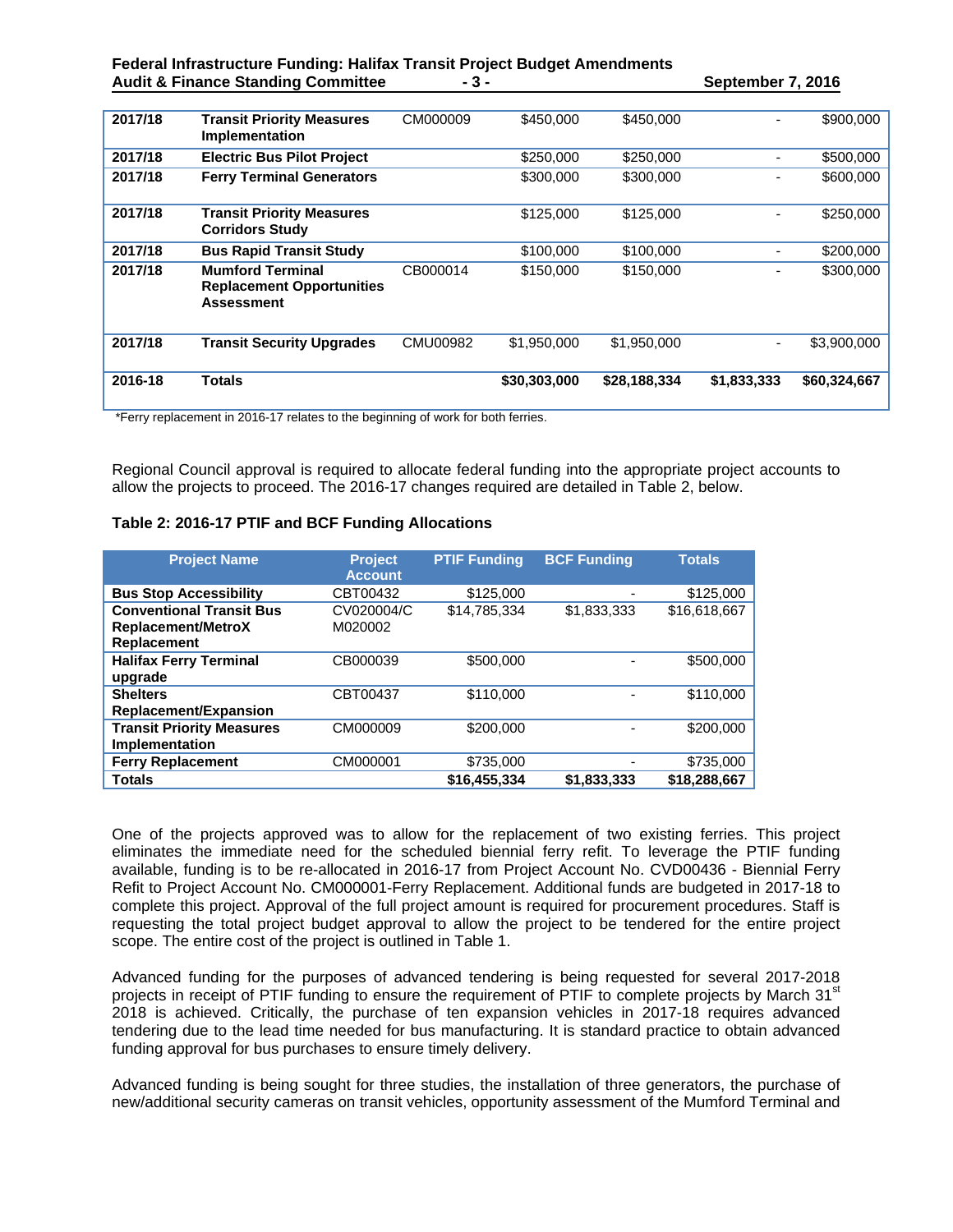for bus stop improvements including the installation of accessible landing pads and purchase of shelters.

Approval of advanced funding requests outlined in Table 3 below will result in work being able to be awarded to ensure timely completion of project management.

# **Table 3: 2017-18 Advanced Funding Request(s)**

| <b>Project Name</b>                                                                 | <b>Project</b><br><b>Account</b> | <b>Proposed</b><br><b>Gross</b><br><b>Budget</b> | <b>HRM Funding</b> | <b>PTIF</b><br><b>Funding</b> | <b>Advanced</b><br><b>Funding</b><br><b>Request</b> |
|-------------------------------------------------------------------------------------|----------------------------------|--------------------------------------------------|--------------------|-------------------------------|-----------------------------------------------------|
| <b>Bus Stop Improvements</b>                                                        | TBD                              | \$470,000                                        | \$235,000          | \$235,000                     | \$470,000                                           |
| <b>Conventional Bus</b><br><b>Expansion</b>                                         | CV020003                         | \$5,746,000                                      | \$2,873,000        | \$2,873,000                   | \$5,746,000                                         |
| <b>Electric Bus Pilot</b><br>Project                                                | TBD                              | \$500,000                                        | \$250,000          | \$250,000                     | \$500,000                                           |
| <b>Ferry Terminal</b><br><b>Generators</b>                                          | TBD                              | \$600,000                                        | \$300,000          | \$300,000                     | \$600,000                                           |
| <b>Ferry Replacement</b>                                                            | CM000001                         | \$10,600,000                                     | \$5,300,000        | \$5,300,000                   | \$10,600,000                                        |
| <b>Transit Priority</b><br><b>Measures Corridors</b><br><b>Study</b>                | TBD                              | \$250,000                                        | \$125,000          | \$125,000                     | \$250,000                                           |
| <b>Bus Rapid Transit Study</b>                                                      | TBD                              | \$200,000                                        | \$100,000          | \$100,000                     | \$200,000                                           |
| <b>Mumford Terminal</b><br>Replacement<br><b>Opportunities</b><br><b>Assessment</b> | CB000014                         | \$300,000                                        | \$150,000          | \$150,000                     | \$300,000                                           |
| <b>Transit Security</b><br><b>Upgrades</b>                                          | CMU00982                         | \$3,900,000                                      | \$1,950,000        | \$1,950,000                   | \$3,900,000                                         |
| Total                                                                               |                                  | \$22,566,000                                     | \$11,283,000       | \$11,283,000                  | \$22,566,000                                        |

## **FINANCIAL IMPLICATIONS**

As outlined in the above section(s) of the report, \$735,000 of funding from Project Account No. CVD00436 – Biennial Ferry Refit will be allocated to Project Account No. CM000001-Ferry Replacement. This will enable this project to begin in 2016-17.

# **2016-2017 Budget Summary:**

#### **Project Account No. CVD00436 – Biennial Ferry Refit**

| <b>Cumulative Unspent Budget</b>           | \$1,074,489 |
|--------------------------------------------|-------------|
| Less: Transfer to Project Account CM000001 | \$ 735,000  |
| <b>Balance</b>                             | \$ 339,489  |

## **Project Account No. CM000001 – Ferry Replacement**

| <b>Cumulative Unspent Budget</b>      | 499.903     |
|---------------------------------------|-------------|
| <b>Plus: PTIF Funding:</b>            | 735.000     |
| Plus: Transfer from Project CVD00436: | \$ 735,000  |
| Balance                               | \$1.969.903 |

2016-17 PTIF and BCF allocations are outlined in Table 2, these reflect the receipt of funds from the PTIF and BCF programs into appropriate project accounts. The total requested increase in 2016-17 is \$18,288,667, if approved this will result in an increase to the gross capital budget but not the net.

2017-18 Advanced HRM and PTIF funding allocations are outlined in Table 3. These reflect the receipt of